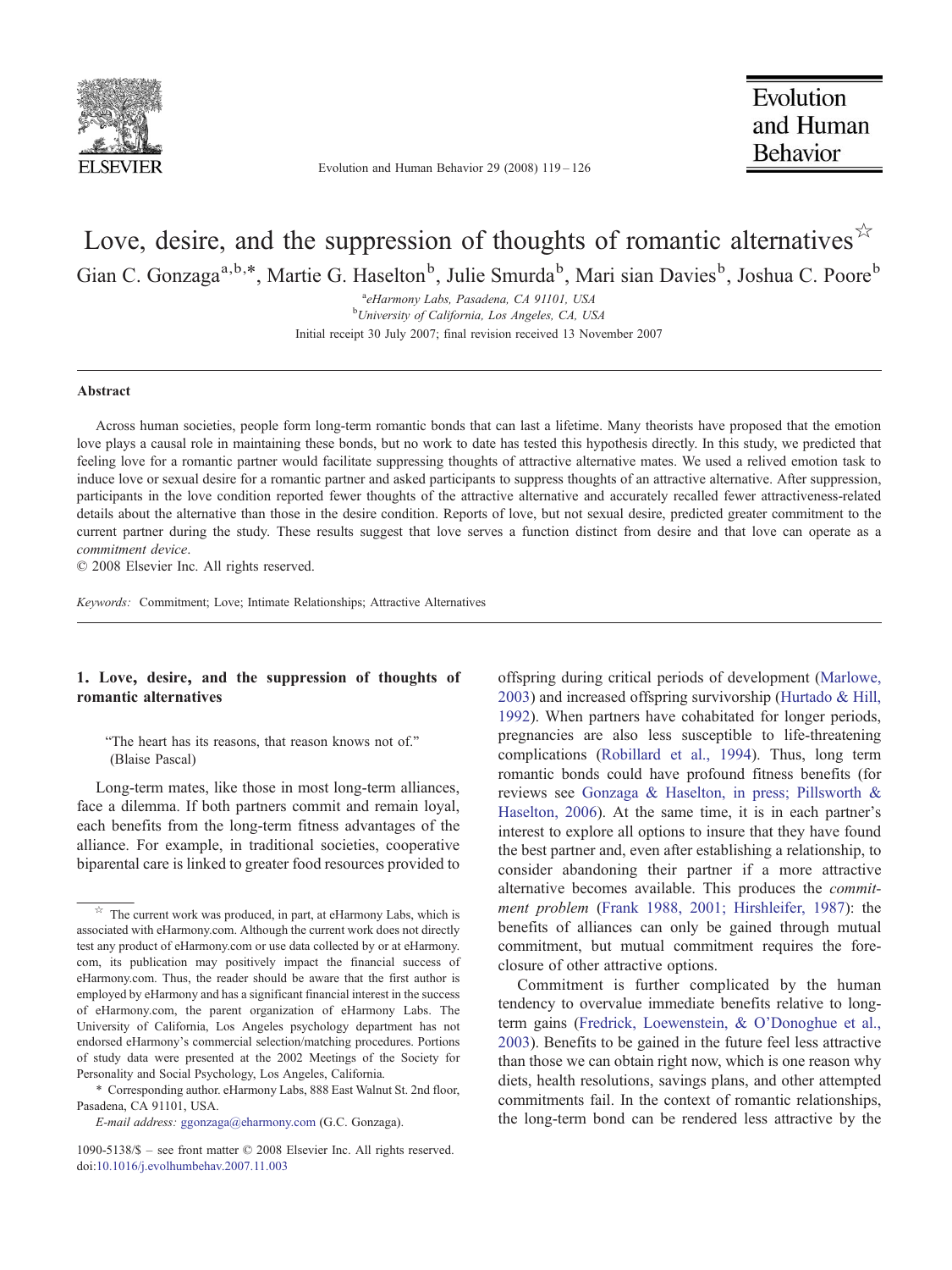temptation of desirable alternative mates. Given this challenge, how do romantic partners stay committed to each other?

## 1.1. Love and the commitment problem

[Frank \(1988, 2001\)](#page-7-0) and [Hirshleifer \(1987\)](#page-7-0) proposed that emotions, such as vengefulness, outrage, empathy, affection, and love, act as commitment devices by leading people to forego speciously attractive immediate rewards in favor of strategies that yield greater fitness benefits over the longterm. Vengefulness, while immediately costly, can lead to behaviors that shape one's reputation as a person not to be scorned. Empathy, affection, and love can lead to immediate sacrifices that serve to promote long-term relationships. The recurrent experiences of these emotions constitute immediate rewards or punishment that can facilitate commitment in spite of the fact that their ultimate benefits may occur in the distant future [\(Frank, 1988\)](#page-7-0).

Love, according to the commitment device theory, should help an individual select a mate and to bond exclusively to his or her partner (at least for a time). Indeed, people in love often believe that they have found their one true soul mate in a world of billions of possibilities, and hence, the experience of love appears to help them genuinely foreclose other options. In the current research, we conduct the first experimental examination of the possible relationship between experiences of love and reduced temptation of attractive alternatives.

# 1.2. The derogation of alternatives

In psychology, there is an often-cited literature suggesting that entering relationships leads people to "derogate" their alternatives. These studies have shown that, relative to people not in relationships, those in relationships spend less time visually attending to members of the opposite sex [\(Miller, 1997\)](#page-7-0), and they rate opposite-sex others as less attractive ([Johnson & Rusbult, 1989; Lydon, Meana, Sepin](#page-7-0)[wall, Richards, & Mayman, 1999; Simpson, Gangestad, &](#page-7-0) [Lerma, 1990](#page-7-0)).

This work is consistent with the hypothesis that love diminishes attraction to alternatives and promotes commitment to a single partner, but for two central reasons, it is far from definitive. First, the conclusions one can draw from these studies are limited because nearly all of them are quasiexperimental in nature, comparing individuals in or out of relationships or dividing participants by level of expressed relationship commitment. A simple and much less interesting alternative explanation for the findings, for example, is that participants involved in relationships realize that it is socially undesirable to state that alternative mates are attractive. In the single study that manipulated commitment [\(Johnson & Rusbult, 1989](#page-7-0)), participants imagined themselves in a hypothetical situation in which they were explicitly instructed—in the low-commitment condition to actively search for someone else to date, potentially

causing participants to report that the alternative was more attractive because of an acquiescence bias. Second, existing research on attraction to alternatives has only examined relationship status and subjective feelings of commitment, rather than directly examining the experience of love. According to the commitment device theory, it is the actual experience of the emotion—the feeling of love—that promotes long-term bonds by acting as an internal incentive system ([Frank, 1988](#page-7-0)).

The central goal of our study was to address these weaknesses by conducting an experimental manipulation of love in the laboratory. To do this, we chose to make use of a subtle psychological phenomenon, the rebound effect.

# 1.3. The rebound effect following thought suppression

Previous work has documented that the active suppression of a thought can lead to an ironic rebound effect [\(Wegner, Schneider, Carter, & White, 1987\)](#page-7-0), such that one experiences more of the thought after thought suppression than if one had not attempted to suppress the thought at all. This effect may be especially potent when thoughts are exciting, secretive, and relevant to relationships. For example Wegner and colleagues had participants suppress thoughts about sex and found that the process of suppression led to increase in physiological arousal (i.e., skin conductance level) as compared to suppressing nonexciting thoughts (i.e., about dancing) ([Wegner, Shortt, Blake, &](#page-7-0) [Page, 1990,](#page-7-0) also see [Wegner & Gold, 1995](#page-7-0)).

We had individuals suppress thoughts of an attractive alternative while they were induced to feel different emotional states. We predicted that the experience of love, but not other closely-related emotional states, would render the alternative less tempting, and thus, it would reduce or eliminate the rebound effect.

This methodology has three major advantages. First, in addition to eliciting the experience of love, we could induce other closely related emotion states and compare their effects with those of love. We used sexual desire as a comparison. Although romantic love and sexual desire often co-occur, researchers have hypothesized that sexual desire promotes sexual initiation rather than the maintenance of established bonds [\(Buss, 2003; Diamond, 2003; Fisher, Aron, Mashek,](#page-7-0) [Li, & Brown, 2002; Gonzaga, Keltner, Londahl, & Smith,](#page-7-0) [2001; Gonzaga, Turner, Keltner, Campos, & Altemus, 2006](#page-7-0)).

The second advantage of this methodology is that it allowed us to make a strong test of this comparison by eliciting love and sexual desire for the same target, the current romantic partner, and then investigating the divergent effects of these emotional states on participant's ability to suppress thoughts of an attractive alternative. If there are differences in participants' ability to suppress the thought of an attractive alternative under these conditions, we felt we could be confident that the differences are caused by the emotional states themselves.

Finally, the rebound effect is a subtle and nonobvious phenomenon, making it virtually impossible for participants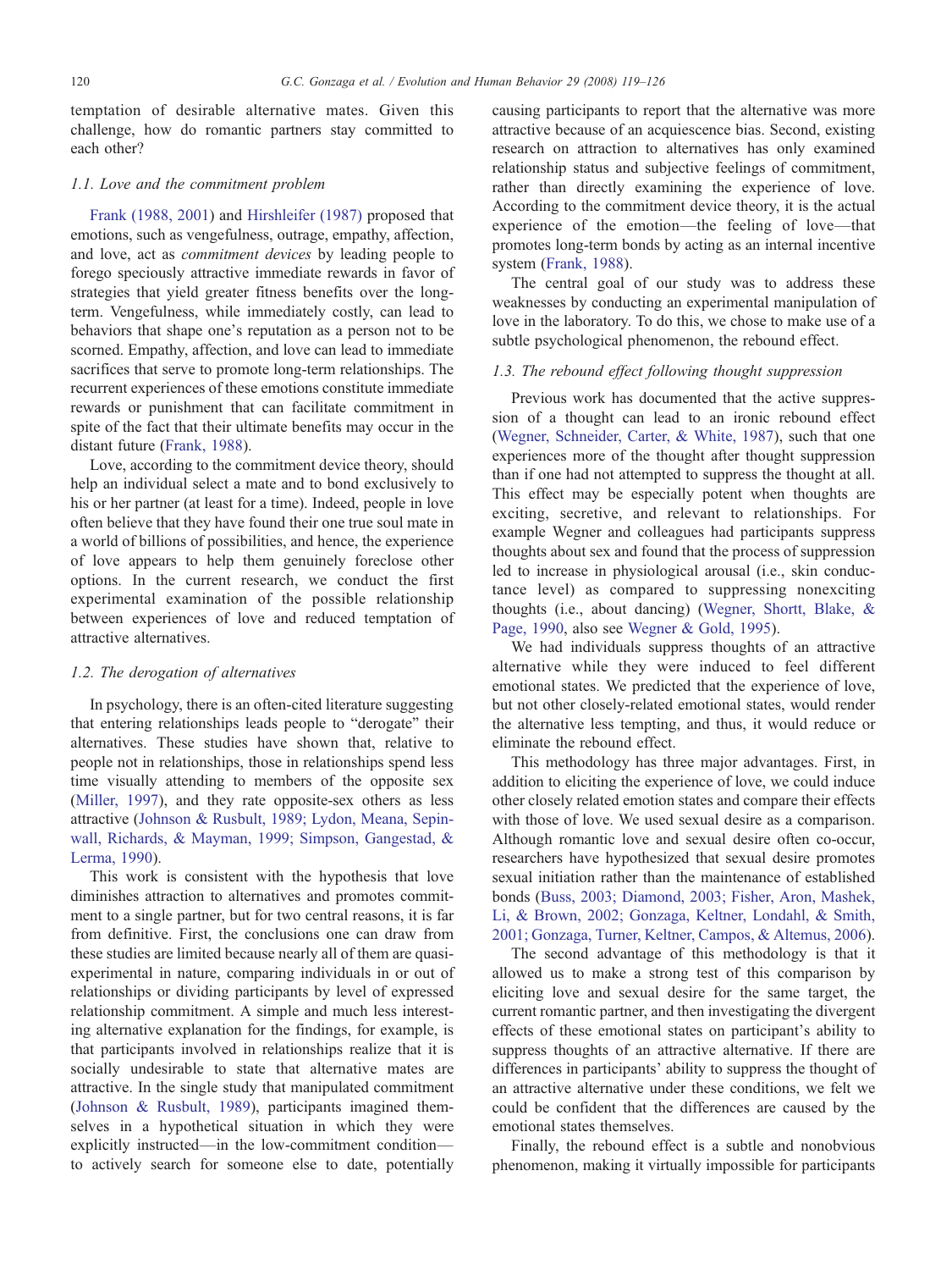to bias their results to confirm our expectations. This is important because, in past studies on the attractiveness of alternatives, participants in relationships may have believed that they should avoid indicating that they found alternatives attractive and biased their responses accordingly.

#### 2. Method

#### 2.1. Participants

One hundred twenty undergraduate students, 72 women and 48 men [mean age=19.85 years; S.D.=2.53, Caucasian (38.2%), Asian (34.2%), Latino (8.3%) African American (2.5%), others (15.8%), from a public university participated for research credit or \$7. All participants were in a monogamous heterosexual dating relationship (mean length, 34.5 months; S.D.=32.1).

#### 2.2. Materials: photographs

The authors selected photographs of potential alternatives from public Web sites. Those pictured approximated the age range and ethnic breakdown of the university and were rated as quite attractive by the participants  $(M=6.98, S.D.=0.70)$ .

## 2.3. Procedure

Participants completed the procedure individually with a same-sex experimenter who was blind to the hypotheses of the study. After participants completed consent forms and demographic, relationship, and personality measures, they were led to a table with photographs of attractive oppositesex individuals. They selected the photograph of the individual they found most attractive (i.e., the alternative). The remaining photographs were covered.

Participants reported how attractive they found the alternative on a scale of 1 (least attractive person I have ever seen) to 9 (most attractive person I have ever seen). Then, while alone, participants wrote two 5-min essays on the alternative. The first essay was on why the alternative was attractive. The second essay was on what would constitute a perfect first meeting with the alternative. After writing, each essay participants reported how much they felt 15 different emotions while writing each essay. The photograph was then removed.

#### 2.3.1. Emotion manipulation

Participants were randomly assigned to then write two 5 min essays about feeling (a) love for their romantic partner (love condition), (b) sexual desire for their romantic partner (desire condition), or (c) their stream of consciousness (control condition). The manipulations were embedded in the instructions that were given to the participant for writing the essays. The suppress instructions and love manipulation appear in brackets after the express instructions and sexual desire manipulation.

"In this next part you will be writing about the time you felt the most sexual desire (love) for your current romantic partner. During this task you should try to think about (it is important that you *do not think* about) the attractive other individual from the first part of the procedure today. Feel free to express (do the best you can to suppress) any thoughts you have of that individual in the narrative if you chose to.

It is important that we know when or if you do think of the person from the first part of the task. If you do happen to think of the attractive person put a little check in your booklet on the left side of the page next to where you are writing each time you think of them, just like in this example.

As with the last task it is important that you write what comes into your mind as it happens. That is, whatever information is present in your awareness from moment to moment. Your report might include, but is not limited to, descriptions of images, ideas, memories, feelings, fantasies, plans, sensations, observations, daydreams, objects that catch your attention about the writing task. You may also write any other thoughts that come into your mind even if they do not have to do with the task.

When we say sexual desire (love), we mean a specific moment of strong physical or sexual attraction to your romantic partner (when you felt close, connected, and/ or bonded to your romantic partner)."

In the control condition, participants wrote stream of consciousness essays. In the first sentence, they were told to write about whatever came to mind and the final paragraph was deleted. The instructions "if you choose to" at the end of the first paragraph were included only in the express essay instructions.

#### 2.3.2. Suppression manipulation

Participants were also randomly assigned to either (a) suppress the thought of the alternative during the third essay and express the thought of the alternative during the fourth essay (rebound condition) or (b) express the thought of the alternative during the third essay and suppress the thought of the alternative during the fourth essay (nonrebound condition). While writing, participants placed a check mark on the page each time they thought of the alternative [\(Kelly & Kahn, 1994\)](#page-7-0). The rebound effect was indexed by the number of checkmarks in the express essay after they had suppressed the thought of the alternative (Macrae et al., 1994). [Fig. 1](#page-3-0) displays the timing and content of the experimental session.

This 3×2 between-groups design had three emotion conditions (love, sexual desire, control) and two rebound conditions (rebound, nonrebound). Participants reported how much they felt 15 different emotions (including love and desire) during each essay on a scale of 0 (*none at all*) to 8 (an extreme amount) after each essay. They then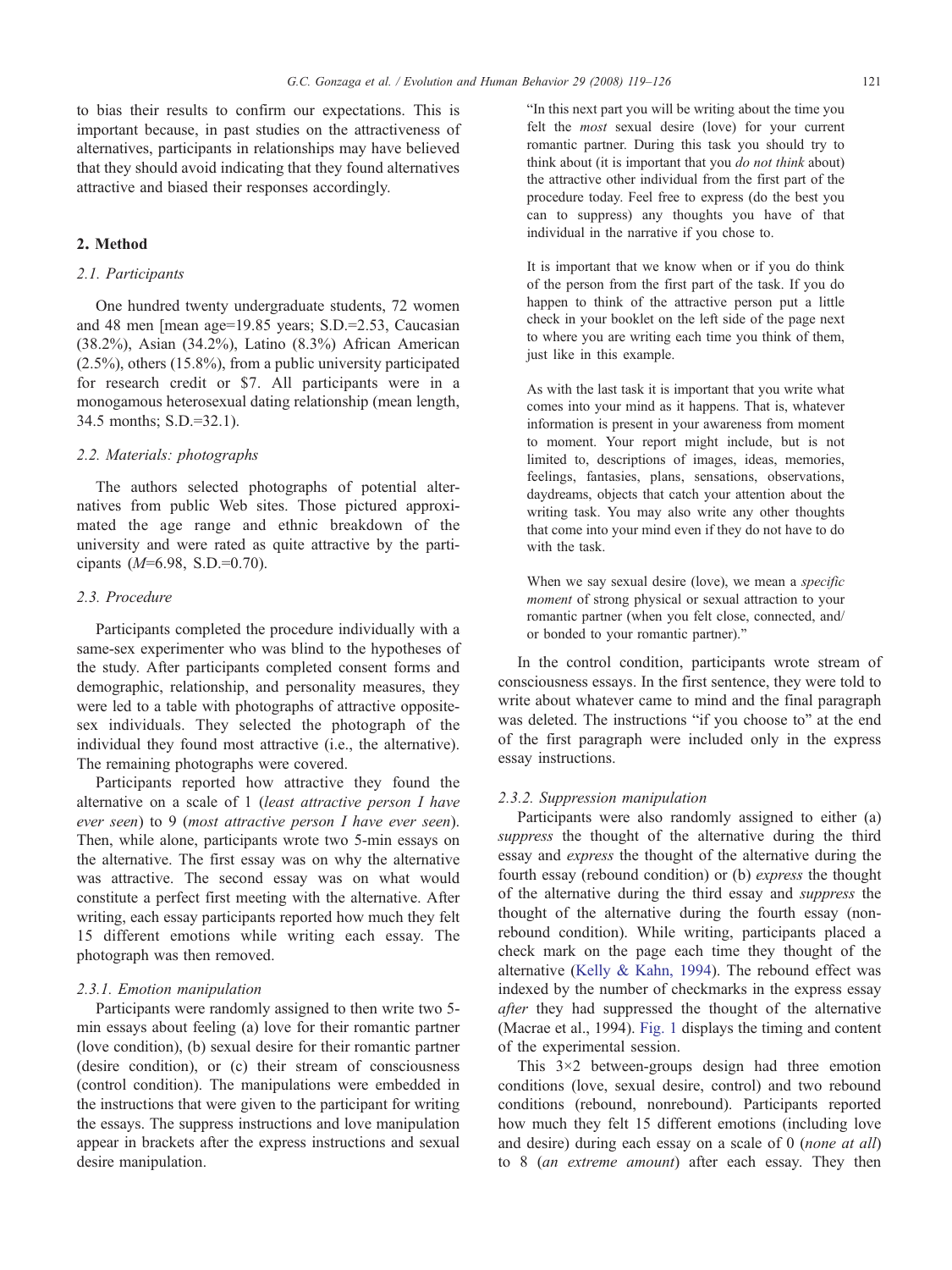<span id="page-3-0"></span>

Fig. 1. The timeline and content of the experimental session.

completed the Investment Model Scale [\(Rusbult, Martz, &](#page-7-0) [Agnew, 1998](#page-7-0)), a seven-item measure of commitment  $(\alpha = .90)$ . After this, participants were given time to recall details about the photograph.

#### 2.3.3. Coding of the free recall of the photograph responses

Four judges coded the free-recall memory responses provided by the participants. Two of the four judges coded each response. First, judges coded if the participant correctly recalled each detail. A detail was counted as correct if the judge was able to match the participant's response to some physical detail in the photograph or believed that the response reflected some assessment of the individual in the photograph that 80% or more of the population would agree with (e.g., the alternative had nice hair or a "hot" body)  $(\alpha = 0.95)$ . Next, judges divided the correct responses into two categories: (a) details related to how attractive the individual was (e.g., details about hair, skin, body, muscle tone, and physical fitness level,  $\alpha$ =.90) and (b) details unrelated to how physically attractive the individual was (e.g., details about clothing, jewelry, or the physical location,  $\alpha = .88$ ).

# 3. Results

## 3.1. Manipulation check

Participant's ratings of how much love they felt while writing the final two essays were combined. We ran betweensubjects analyses of variance (ANOVAs) to check that reports of love were highest in the love condition. Writing about experiences of love for a romantic partner produced higher levels of love  $(M=6.12, S.D.=2.25)$  than in the control condition  $[M=3.66, S.D.=2.21, F(1,78)=24.31, p<0.001,$  $\eta^2$ =.238], and desire condition [M=5.29, S.D.=2.10,  $F(1,78)=2.96, p<.05, \eta^2=0.037$  (both one-tailed tests).

# 3.2. Sex differences

Sex differences in the effects are noted when they occurred. In all other analyses, no sex differences were found.

#### 3.3. Does love positively relate to subjective commitment?

We first related reports of love experienced during the procedure to our measure of commitment taken after the end of the study. As a point of comparison, we also related reports of desire to measures of subjective commitment. We predicted commitment from mean reports of love and desire across the third and fourth essays separately for the participants in the love and sexual desire conditions. The control condition was excluded because reports of love and desire were not focused on the romantic partner. Because love and desire were significantly correlated  $[r(80)=.48]$ ,  $p<0.001$ , we predicted subjective commitment with each emotion independently and also when both were entered simultaneously to show their independent effects. Reports of love positively correlated to subjective commitment using both zero-order correlations  $[r(79)=52, p<.001, r^2=.27]$  and beta weights when love and desire were entered into a regression together [ $\beta$ =.60,  $t(76)$ ,  $p$ <.001]. Reports of desire did not relate to measures of subjective commitment [zeroorder  $r(79)=12$ , ns, beta weight  $\beta=-17$ ,  $t(76)=-1.52$ , ns].

# 3.4. Does love predict diminished thoughts of attractive others?

We constructed two measures of thoughts of attractive others. These were the number of thoughts individuals had about the attractive alternative and memory for the attractive alternative at the end of the study. Relative to those in other conditions, we predicted that participants in the love-andrebound condition would have fewer thoughts of the alternative in the express essay and remember less about the alternative at the end of the study.

# 3.5. Does suppression while feeling love reduce the rebound of thoughts of an attractive alternative?

In order to estimate the number of times participants had thoughts of the attractive alternative while writing the essay, we asked them to write checkmarks in the essay each time these thoughts occurred (see instructions above). We used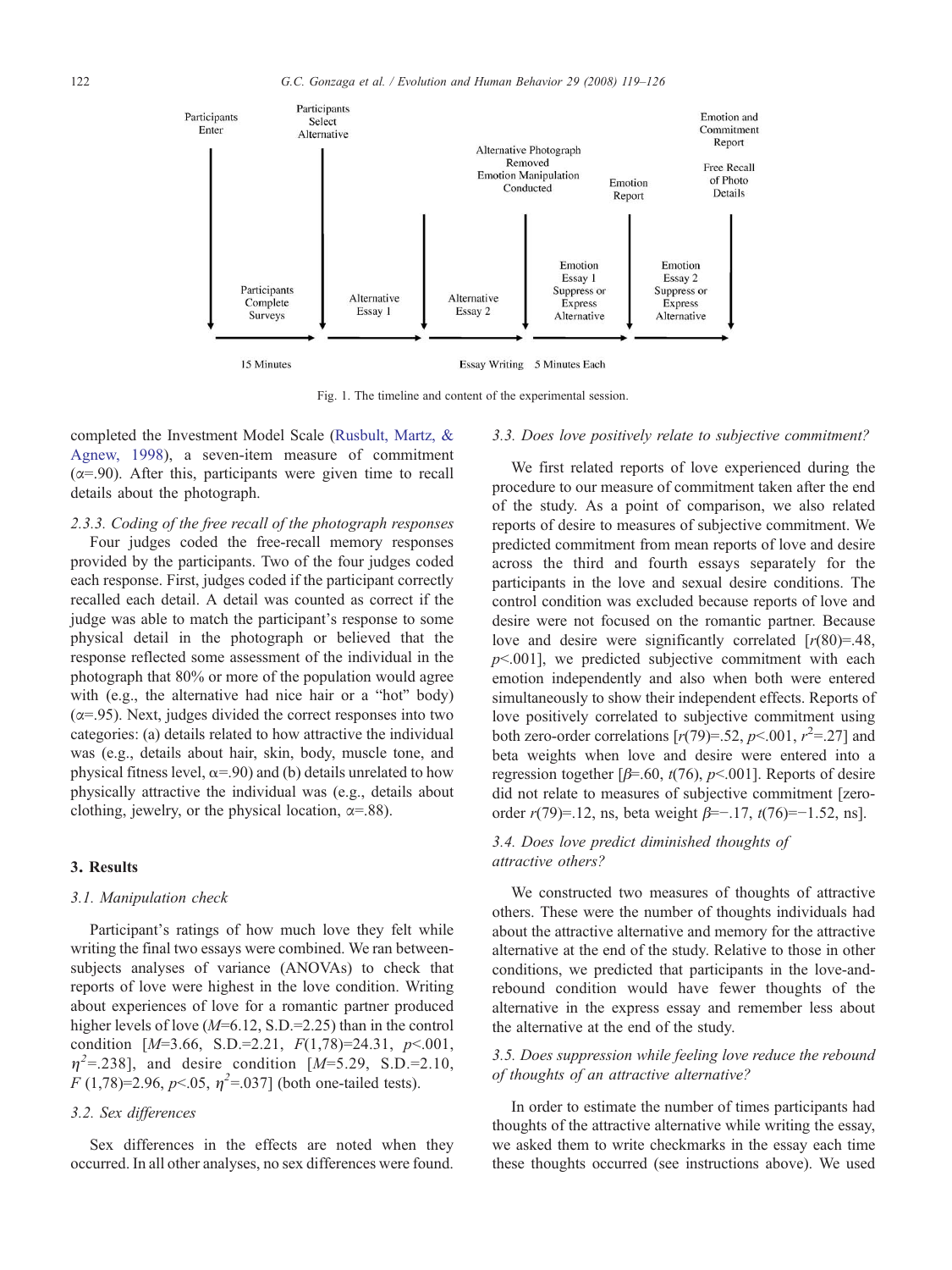the total number of checkmarks as the estimate of the number of thoughts of the alternative that occurred to the participant (e.g., [Kelly & Kahn, 1994\)](#page-7-0). Because the distribution of checkmarks was positively skewed we used a square root transformation to normalize checkmark data (pretransformation skew=2.48, posttransformation=0.52; [Fraley & Shaver,](#page-7-0) [1997\)](#page-7-0). In the tables, we present raw numbers for ease of interpretation.

Table 1 shows the mean number of checkmarks by experimental condition and sex of the participant. We first tested to see if love reduced the rebound effect relative to the desire and control condition. This hypothesis held that a significant difference would emerge between the love and desire conditions and the love and control conditions for checkmarks made in express essay in the rebound condition, but not the nonrebound condition. In line with [Keppel and](#page-7-0) [Zedeck \(1989\),](#page-7-0) we moved directly to our planned comparisons to test these predictions.

Our planned comparisons, tested with ANOVAs, confirmed our hypotheses. As expected, participants in the love condition had fewer thoughts of the alternative than those in the sexual desire condition  $[F(1,38)=6.33, p<.05, \eta^2=143]$ and the control condition  $[F(1, 38)=17.87, p<.001,$  $\eta^2$ =.320]. Participants in the sexual desire condition had marginally fewer thoughts of the alternative than those in the control condition [ $F(1,38)=2.89$ ,  $p<10$ ,  $\eta^2=0.071$ ]. The overall emotion effect in the rebound condition for number of thoughts of the alternative in the express essay was significant [ $F(2,57)=8.56$ ,  $p<.001$ ,  $\eta^2=.231$ ].

In the nonrebound condition, there were no significant differences between the three different emotion conditions [overall effect  $F(2, 57)=1.77$ , ns]. The omnibus  $3\times 2$ ANOVA with emotion condition and rebound condition as independent variables showed a significant interaction  $[F(2, \cdot)]$ 114)=3.42,  $p<0.05$ ,  $\eta^2$ =.057] as well as a main effect for emotion condition  $[F(2,114)=7.12, p<0.01, \eta^2=0.111]$ .

We then investigated the correlation between thoughts of the alternative and mean reports of love across the third and fourth essays for the participants in the love and sexual desire conditions. Here, we predicted that the more love a participant felt (regardless of emotion condition), the fewer thoughts they would have about the alternative. We related

Table 1

Means and standard deviations of the number of checkmarks by condition and sex

|                       |                 | Emotion condition |                    |  |  |
|-----------------------|-----------------|-------------------|--------------------|--|--|
|                       | Love<br>M(S.D.) | Desire<br>M(S.D.) | Control<br>M(S.D.) |  |  |
|                       |                 |                   |                    |  |  |
| Rebound condition     |                 |                   |                    |  |  |
| <b>Express essay</b>  | 0.60(0.88)      | 2.10(2.69)        | 3.90(4.48)         |  |  |
| Suppress essay        | 0.55(0.94)      | 1.00(1.26)        | 3.25(3.06)         |  |  |
| Non-rebound condition |                 |                   |                    |  |  |
| Express essay         | 2.40(2.50)      | 1.45(1.23)        | 3.55(3.59)         |  |  |
| Suppress essay        | 0.90(1.17)      | 0.55(1.10)        | 1.85(2.08)         |  |  |

The critical comparisons are shown in bold. M, mean.

both love and desire, our comparison emotion, to the number of thoughts participants had of the alternative. We also entered both emotions into a regression equation predicting the number of thoughts of the alternative simultaneously to show their independent effects. Love reports related to having fewer thoughts of the attractive alternative, zero-order correlation  $[r(80)=-.28, p<.05,$  $r^2 = 0.078$ , beta weight  $\beta = -0.34$ , t (77)=-2.77, p<01]. Reports of desire did not relate to thoughts of the attractive alternatives [zero-order correlation  $r(80)=-.04$ , ns, beta weight  $\beta$ =.12, t (76)=1.00, ns]. There was one significant sex difference; after controlling for love, desire was positively related to thoughts of the alternative in men  $[\beta=45, t (29)=2.07, p<0.05]$  but not women  $[\beta=-.01,$ t (45)=−0.07, ns; difference Z (78)=2.04,  $p<.05$ ].

## 3.6. Does suppression while feeling love reduce memory for attractiveness-related details of the alternative?

The next set of analyses parallel to those for the checkmark data. Here, we investigated how love and suppression affected memory for details of the attractive alternative. We reasoned that if feeling love and suppressing the thought of the alternative reduced the rebound effect, leading to fewer thoughts, then participants would have a more difficult time remembering details about the alternative. Moreover, we reasoned that if love acts as a commitment device, it would help to suppress relationship-threatening thoughts (i.e., of how attractive an alternative was) more than other types of thoughts. Thus, we predicted that this effect should occur primarily for details about how attractive the alternative was.

Specifically, we predicted that for participants in the rebound condition those in the love condition would remember fewer attractiveness-related details than those in the desire or control conditions. These differences would not occur for attractiveness-unrelated details.

This was the case. We used two planned comparison ANOVAs to test the difference between the love and desire as well as the love and control conditions for attractivenessrelated details. As predicted, there were significant differences between the love  $[M=4.58, S.D.=2.81]$  and desire conditions  $[M=6.42, S.D.=2.23, F(1,37)=5.20, p<.05,$  $\eta^2$ =.123], as well as between the love and control conditions [ $M=6.38$ , S.D.=2.55,  $F(1,37)=4.38$ ,  $p<.05$ ,  $\eta^2=106$ ]. These means are shown in [Table 2](#page-5-0).

The main effect of emotion for the number of attractiveness-related details occurred only for participants in the rebound condition  $[F(2,56)=3.32, p<.05, \eta^2=.106]$ . The effect was not significant in the nonrebound condition  $[F(2,55)=1.38, \text{ ns}]$ . The omnibus ANOVA with rebound condition and emotion condition was not significant  $[F(2,111)=1.44, \text{ ns}].$ 

There were no significant differences or close to significant differences when testing for differences in the number of attractiveness-unrelated details. As we expected, love decreased participants' ability to remember attractiveness-related details in the rebound condition.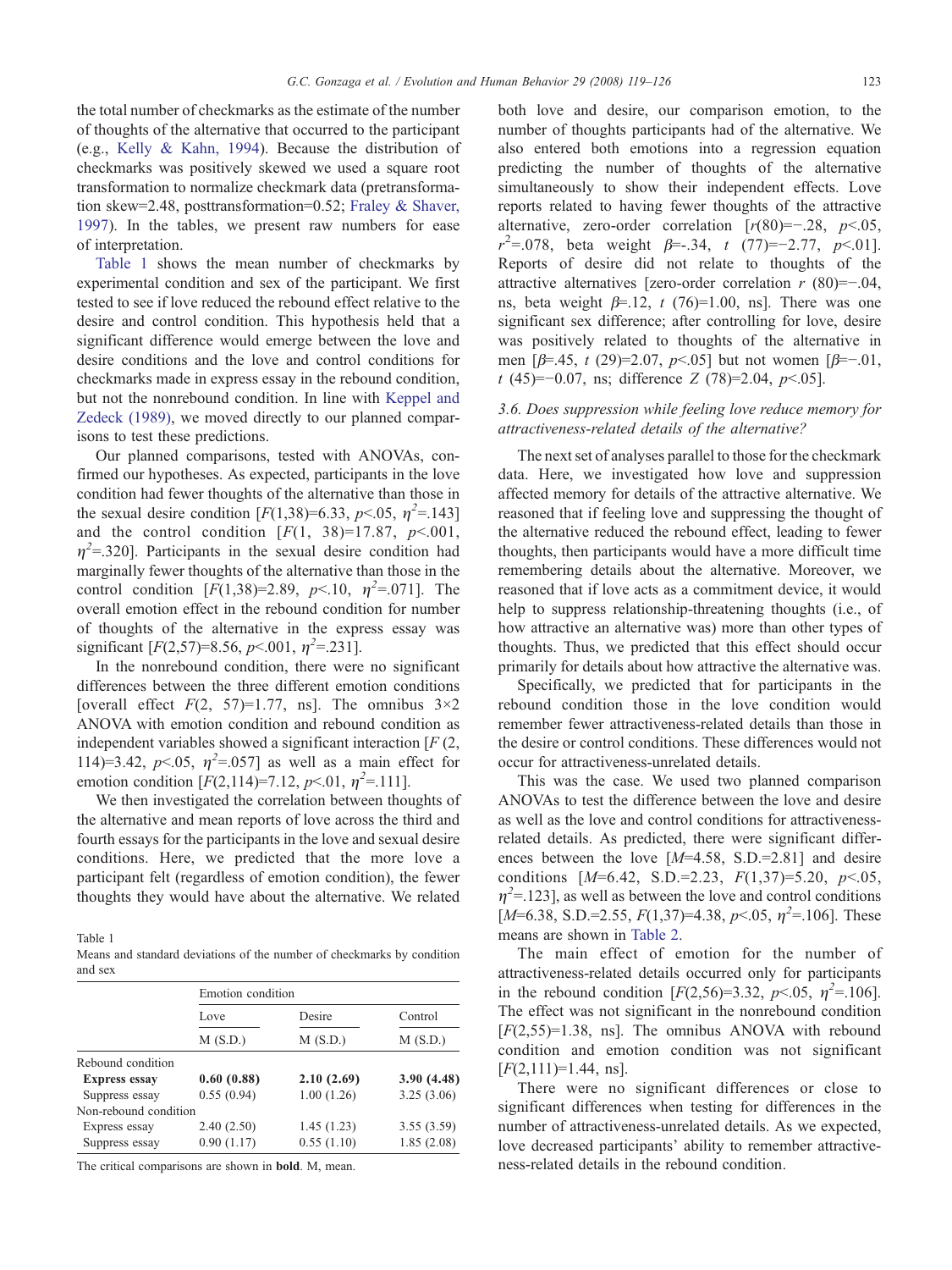<span id="page-5-0"></span>

| Table 2                                                                |  |
|------------------------------------------------------------------------|--|
| Means and standard deviations of the number of checkmarks by condition |  |
| and sex                                                                |  |

|                       | Emotion condition |                   |                    |  |
|-----------------------|-------------------|-------------------|--------------------|--|
|                       | Love<br>M(S.D.)   | Desire<br>M(S.D.) | Control<br>M(S.D.) |  |
|                       |                   |                   |                    |  |
| Rebound condition     |                   |                   |                    |  |
| Attraction-related    | 4.58(2.80)        | 6.43(2.23)        | 6.38(2.55)         |  |
| Nonattraction-related | 1.89(1.80)        | 2.73(2.90)        | 2.08(1.58)         |  |
| Nonrebound condition  |                   |                   |                    |  |
| Attraction-related    | 6.33(3.00)        | 6.15(2.96)        | 7.55(2.70)         |  |
| Nonattraction-related | 1.44(1.54)        | 1.70 (1.45)       | 1.95(1.38)         |  |

The critical comparisons are shown in bold.

# 3.7. Do thoughts of attractive others relate to subjective commitment?

The final analyses tested the number of thoughts of attractive alternatives related to measures of subjective commitment. Here, we correlated the number of thoughts participants had for the alternative and the number of details (both attractiveness related and attractiveness unrelated) to measures of subjective commitment in the entire sample. There was a significant negative correlation between the number of thoughts of the alternative and measures of subjective commitment [ $r$  (119)=-.37,  $p$ <.001,  $r^2$ =.137]. There was also a negative correlation between remembering attractiveness-related details about the alternative and commitment [ $r(17) = -0.20$ ,  $p < 0.05$ ,  $r^2 = 0.04$ ]. There was no correlation between remembering attractiveness-unrelated details about the alternative and commitment  $[r(117)=.08]$ , ns]. The difference between the correlations of attractiveness-related details and commitment and attractivenessunrelated details and commitment was significant  $[Z(117)=3.02, p<.01]$ . There was one significant sex difference: in women, there was a negative correlation between subjective commitment and memory for attractiveness-related details  $[r (70) = .32, p < .01]$  but no correlation in men  $[r(47)=.03$ , ns, difference  $Z(117)=1.86$ ,  $p<.05$ ].

# 4. Discussion

Is love a commitment device? Love does relate to prorelationship behavior and verbal affirmations of affection [\(Gonzaga et al., 2001\)](#page-7-0). However, to commit absolutely to an intimate relationship, one must close pathways to alternative relationships. Doing this is costly—an individual would not willingly foreclose on alternative relationships if not truly committed to his or her partner. We tested the hypothesis that love is indeed associated with individual costs paid in the service of the relationship, namely, reduced thoughts of alternatives, worse memory of what made the alternative attractive, and hence, reductions in the degree to which alternative mates are considered. We found that love does seem to engage cognitive mechanisms associated with the

preservation of the relationship. As predicted, people induced to feel love for their partner were more successful in suppressing thoughts of attractive others: Those in the love condition had fewer thoughts of the alternative relative to the sexual desire and control conditions, but only after participants had attempted to suppress thoughts of the alternative. We did not find this effect when participants were induced to feel the related emotion of sexual desire for their partner, suggesting that quashing mate search might be specific to love. We also found that love, but not desire, related to subjective commitment to the partner at the end of the procedure and thoughts of the alternative, and memory for the alternative negatively related to subjective commitment.

If love is a commitment device, it should insure that an individual both commits to the partner and convincingly communicates commitment to the partner. Past research has shown that romantic partners are sensitive to the behavioral cues of love from their partner [\(Gonzaga et al., 2001, 2006](#page-7-0)). The current work is the first to show a causal link between the experience of love and cognitive processes that bolster commitment to a partner within an individual's own mind. Partners should also be sensitive to cues indicating whether mate search is active or suppressed in their partner. For example, individuals in relationships may be sensitive to their partner gazing at or flirting with others, and a partner in love could actively demonstrate that he or she is not tempted by alternatives by forgoing these activities. Investigating this specific phenomenon presents another promising avenue for future research.

Overall, we found few sex differences. One sex difference that emerged was that love did not reduce the number of attractiveness-related details men remembered about an attractive alternative relative to desire and the control condition. This finding is consistent with extensive evidence that men have a greater appetite for sexual variety than do women ([Schmitt et al., 2003\)](#page-7-0). Men may therefore be more enticed by attractive alternatives, and this temptation should reduce the impact of our inductions of love among men. Overall, our emotion effects were relatively consistent across both sexes, suggesting that once fully elicited, love and desire serve a similar function in women and men in the long-term relationship setting. This is consistent with parental investment theory ([Trivers, 1972](#page-7-0)), which predicts similarities between the sexes in long-term mating and differences between the sexes primarily in short-term mating (see also [Buss & Schmitt, 1993; Kenrick, Sadalla, Groth, &](#page-7-0) [Trost, 1990](#page-7-0)).

#### 4.1. Limitations of the current studies

There are limitations to these findings. First, a legitimate question is whether our laboratory manipulation reflects events that occur in the natural world. In a sample of college students, we found that over 33% had attempted to suppress intrusive thoughts of attractive alternatives. Thus, at least among young adults, suppressing thoughts of attractive others seems to be a common practice (those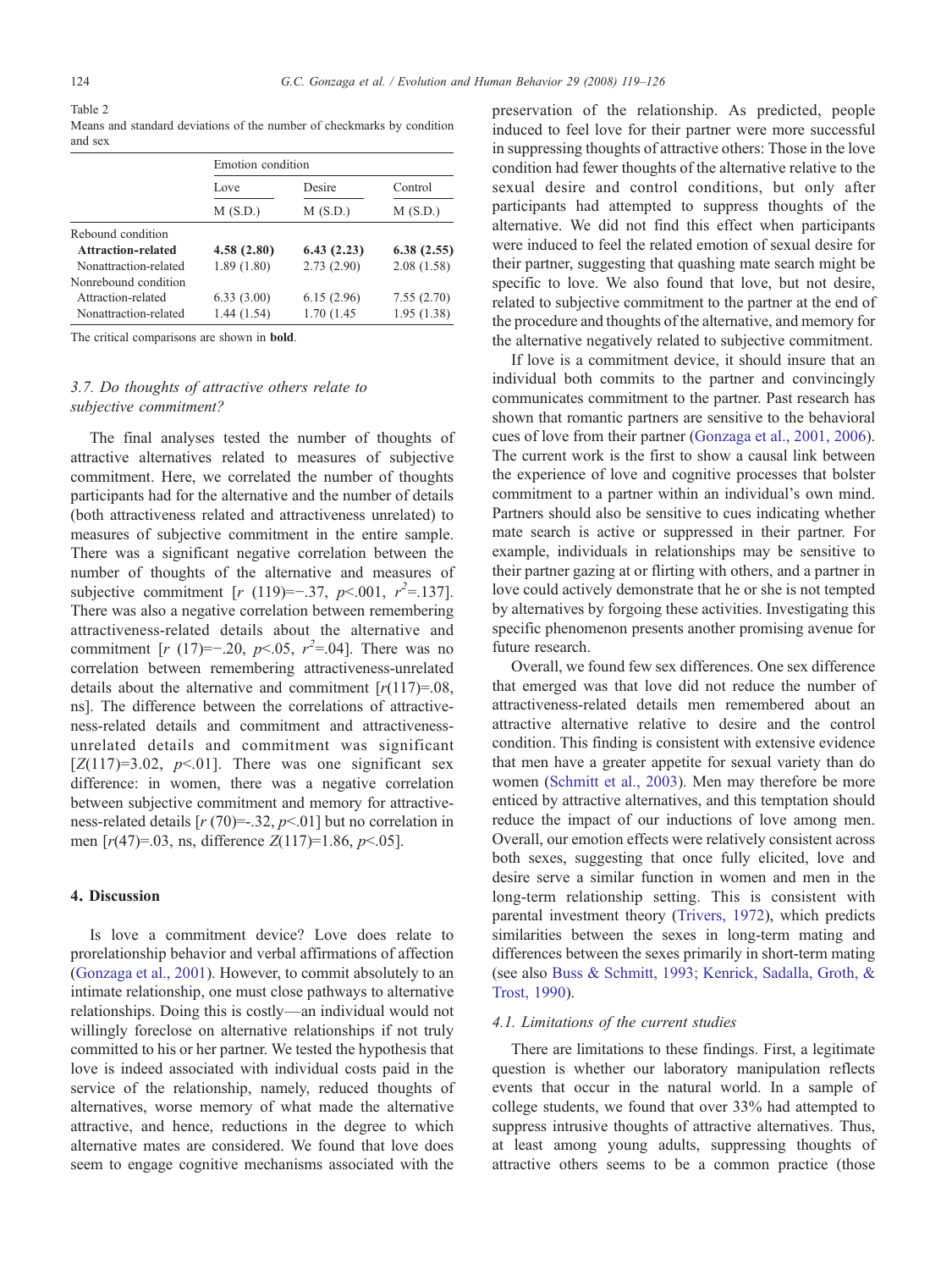interested in these data may contact the authors for more details). Whether or not people engage in thought suppression as a way of shoring up their relationships, our findings are clearly noteworthy from a theoretical standpoint. They are the first results to demonstrate that love diminishes the temptation of alternatives and to link this phenomenon to subjective commitment.

Second, a question not addressed by our study is whether the effects we have documented are sufficiently strong to maintain commitment in relationships. We do not claim that any single instance of love helps an individual to suppress thoughts of others or that increasing commitment would have a major, longstanding impact on an ongoing relationship. Rather, we believe that repeated instances of love, aggregated over time, help to maintain commitment. This proposal could be tested in future work.

Third, there were strong correlations between love and sexual desire, raising the question of why emotions we claim to be distinct relate so strongly to each other. [Diamond](#page-7-0) [\(2003; 2004](#page-7-0)) has proposed that love and sexual desire will elicit each other in many but not all circumstances. This elicitation is most likely to occur when a relationship embodies both commitment and reproductive functions. For example, if a partner has qualities that are valuable in both a long-term partner ([Buss, 1989; Buss & Schmitt, 1993\)](#page-7-0) and a sexual partner [\(Gangestad & Simpson, 2000; Miller, 2000;](#page-7-0) [Singh, 1993\)](#page-7-0), love and desire should co-occur, and the experiences of love and desire positively correlate. There are also circumstances in which one would not expect these two emotions to be strongly related (e.g., one-night stands, getting support from a partner during a long-term illness, engaging in cooperative child care).

There have been proposals that emotions like love are distinct and relatively independent modules that have evolved to address longstanding evolutionary challenges [\(Kenrick, 2006;](#page-7-0) also see [Keltner & Haidt, 2001](#page-7-0), for a related view). Other work has shown that love coordinates a number of different physiological, motivational, and behavioral systems to maintain commitment to a romantic partner ([Ellis & Malamuth, 2000; Gonzaga et al., 2001;](#page-7-0) [Gonzaga et al., 2006](#page-7-0)). In a related vein, for men there is a strong link between short-term mating motives, sexual arousal, and over-perceiving sexual arousal in the faces of attractive women [\(Maner et al., 2005\)](#page-7-0). Viewing emotions as evolved responses to adaptive challenges is likely to be empirically fruitful.

# 4.2. Love, commitment, and thought suppression

How does the momentary experience of love facilitate the suppression of thoughts of attractive alternatives? Previous work has shown that individuals can successfully suppress particularly threatening or emotionally evocative thoughts [\(Fraley & Shaver, 1997; Kelly & Kahn, 1994; Wegner &](#page-7-0) [Gold, 1995\)](#page-7-0). These researchers have theorized that some thoughts are so disturbing that they force the individual to invest large amounts of psychological resources to suppress the thought. In time, these individuals practice suppression so much that they are eventually successful [\(Fraley &](#page-7-0) [Shaver, 1997](#page-7-0)).

We believe that it is unlikely that individuals invested the psychological resources necessary to become adept at successfully suppressing thoughts of attractive alternatives, which would relegate the effects of love we observed to a practice effect. It may also be that love facilitates suppression by refocusing attention on the partner, thereby reducing the opportunity to think about the attractive alternative. This explanation seems unlikely considering the differences between the love and sexual desire conditions and the fact that both conditions elicited the emotion in reference to the partner. As sexual desire was targeted towards the partner, it would seemingly focus more of the participant's attention on their partner.

For individuals in long-term relationships they value, thinking of an attractive other is likely emotionally evocative and potentially threatening. Experiencing love—and its promotion of commitment to a partner—may cause an individual to increase their efforts to suppress the thought of the other, leading to successful suppression. This does not preclude the possibility that, in the long term, these thoughts may still rebound. It is unlikely that individuals will permanently foreclose their romantic alternatives—few commitments are truly final, and relationships change over time. Just as burnt bridges can be rebuilt, alternatives foreclosed today may re-emerge, and if love does not persist, the cooperative alliance may dissolve. However, if love is a commitment device, the suppression of these thoughts should remain in place as long as the relationship is valued and elicits the experience of love.

#### 4.3. Conclusions

Our studies add to the growing list of work investigating function-specific effects of emotion ([Buss, Larsen, Westen,](#page-7-0) [& Semmelroth et al., 1992; Fessler, Pillsworth, & Flamson,](#page-7-0) [2004; Gonzaga et al., 2001; Gonzaga et al., 2006; Lerner &](#page-7-0) [Keltner, 2001](#page-7-0)). We supported the hypothesis that love, but not sexual desire, is a commitment device, helping an individual suppress thoughts of an attractive other. Challenges to the relationship are thereby thwarted, and commitment is reinforced. These findings suggest that love is the prescient emotion that helps partners stay committed even when tempted by romantic alternatives.

## Acknowledgments

The authors thank Gian C. Gonzaga, eHarmony Labs and Department of Psychology, University of California, Los Angeles (UCLA). Martie G. Haselton, Department of Communication Studies, Department of Psychology, and The Center for Behavior, Evolution, and Culture, UCLA. Julie Smurda, Mari Sian Davies, & Joshua C. Poore, Department of Psychology, UCLA. The authors would also like to thank April Bleske, David Buss, Belinda Campos,